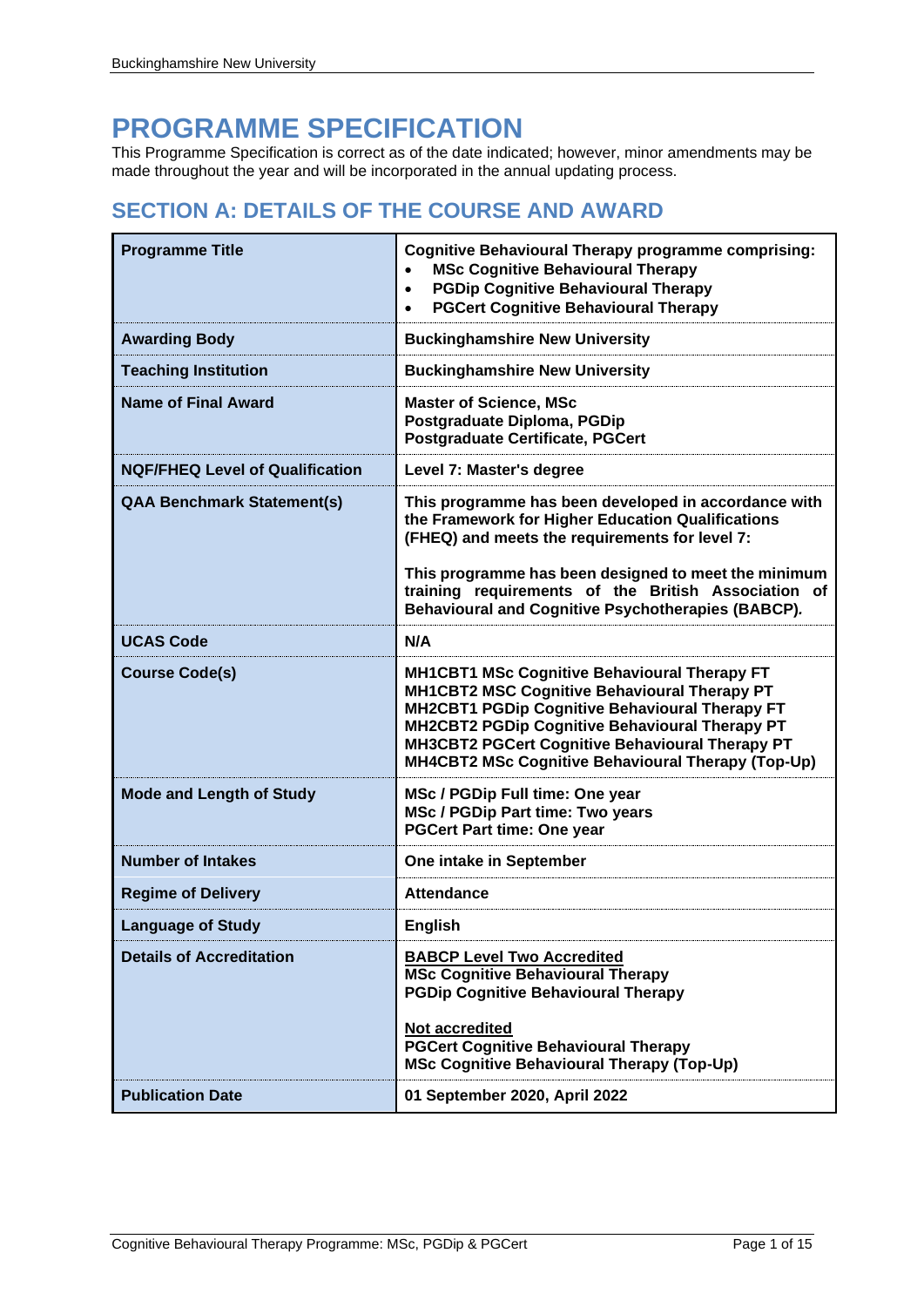#### **Potential Student Profile / Criteria for Admission:**

*What the award is about and who the programme is aimed at:*

The CBT programme will attract people with first degrees in areas such as psychology, medicine, nursing and social work. It is also relevant to general practitioners and a range of professionals from education. Those wishing to study Cognitive Behavioural Therapy are usually from the health professions and applied psychology.

#### *Why students should choose this award:*

Students should choose this award as it fulfils the minimum training standards of the British Association of Behavioural and Cognitive Psychotherapies (BABCP) and leads to eligibility to apply for accreditation as a cognitive behavioural therapist,

#### *Opportunities available for students after completion of the award:*

Following successful completion of this course graduates are eligible to become accredited as a cognitive behavioural therapist. This is a recognised qualification that is sought by employers in the NHS, Educational, Business and Charitable sectors.

#### *Expected knowledge and skills that the entrant will have on entry to the programme:* For all students applying to the programme, the minimum qualifications for registration are:

- a second class honours degree from a UK university, or an overseas qualification of an equivalent standard obtained after a programme of study extending over not less than three years in a university (or educational institution of university rank), in an appropriate subject: These could include but are not limited to, a first degree in Nursing or Social work. This is to ensure that all applicants should be able to undertake study at postgraduate level. All applicants must meet the BABCP Knowledge, Skills and Attitudes criteria as evidenced by the production of a KSA Portfolio if they do not hold a core profession. If students cannot demonstrate that their qualifications are acceptable to the BABCP as core then they will need to produce a KSA Portfolio.
- II Those with non-standard qualifications and experience will be required to provide detailed Curriculum Vitae with résumé of courses completed. They will only be considered for the programme following two years post qualification experience and evidence of personal and Professional development (PPD) at level six or Masters Level. A portfolio demonstrating the acquisition of Key Skills and Attitudes (KSA) Criteria will be necessary. The production of Job and Person specifications and/or references from employers will be required.
- III Applicants must have a Core Professional Qualification and be a member of their professional body, i.e. they should be qualified in one of the recognised helping professions such as counselling or medicine in which they will have received training in the basics of psychotherapy. Applicants without a Core Professional Qualification, will need to meet the requirements detailed in the BABCP's 'Knowledge, Skills and Attitudes Supplement' before they can apply for the course. This is to ensure that those entering training have a first degree that is relevant to the practice of CBT where basic human understanding will have been taught.
- IV All applicants will need to secure a placement (either paid or voluntary) in which they can see clients on a one to one basis to implement CBT and maintain a suitable placement for the duration of the Course.

Applicants who have experience of working in a mental health setting and a commitment to the CBT approach will be preferred.

#### *MSc. Cognitive Behavioural Therapy (Top-up):*

Applications are welcome for the MSc. Cognitive Behavioural Therapy (Top-up) from those who have trained at other institutions to PGDip level (120 Credits) or those who have trained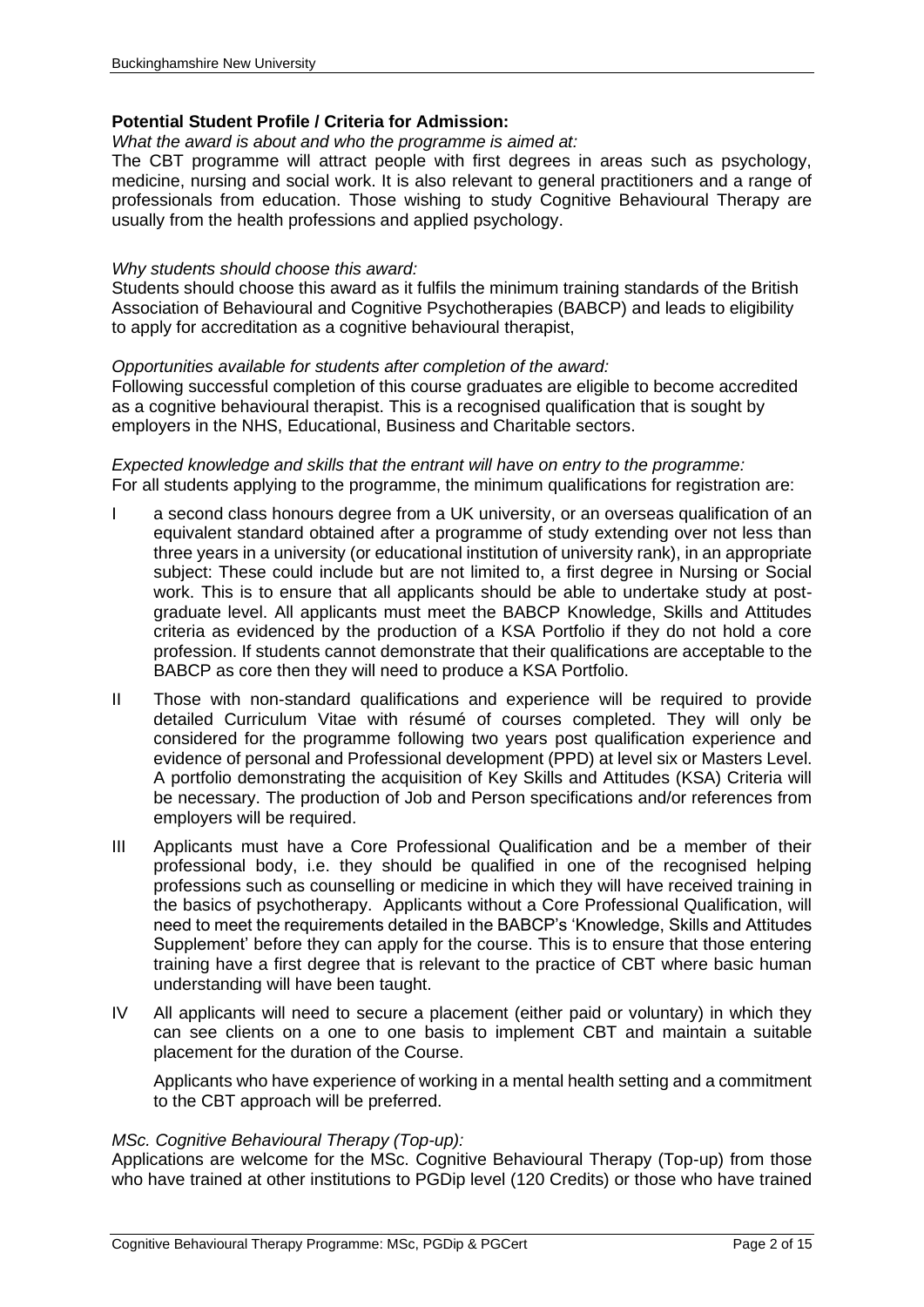at Bucks to PGDip Level (120 Credits) and completed within 2 years prior to application for the Top-up. The requirement is that the PGDip fulfils the minimum training standards of the British Association of Behavioural and Cognitive Psychotherapies (BABCP) and leads to eligibility to apply for accreditation as a cognitive behavioural therapist. Additionally, applicants can be BABCP Accredited in order to apply for the Top-up. The MSc. Cognitive Behavioural Therapy (Top-up) would require a student to complete the Dissertation module (60 credits) under the supervision of Bucks New University CBT staff.

## **SECTION B: PROGRAMME AIMS, OUTCOMES, LEARNING, TEACHING AND ASSESSMENT METHODS**

#### **Programme Aims**

The main educational aims of the CBT Programme are:

- To provide the necessary theoretical and practical training to meet the minimum training standards of BABCP (Modules PS715 PS716 PS717 PS749 PS719 PS720 PS721 PS750)
- To provide students with an up-to-date and advanced training in CBT theory and practice. (PS719 PS720 PS750)
- To enable students to acquire advanced training and expertise in the design, analysis, evaluation and presentation of research in CBT (PS17)
- To enable students to develop the knowledge, expertise and skills necessary to practise ethically (PS715 PS716 PS717 PS721)
- To ensure that the wide range of skills that students following the programme develop may be generalised to a broader context (PS715 PS716 PS749 PS719 PS720 PS750)
- Prepare students to practice competently as cognitive behavioural therapists (All Modules)
- Prepare students to recognise personal limitations and refer clients on when Necessary (PS 717 PS750)
- To enable students to deliver formulation driven CBT treatments/interventions for common psychological problems based on a sound understanding and application of CBT theory and evidence (PS715 PS716 PS717 PS719 PS720 PS721)

#### **Programme Learning Outcomes**

#### *A. Knowledge and Understanding*

- On successful completion of the programme a graduate will be able to demonstrate:
- 1. a systematic understanding of knowledge and a critical awareness of current mental health problems informed by the forefront of their area of professional practice
- 2. originality in the application of knowledge, together with a practical understanding of how established techniques of research and enquiry are used to create and interpret knowledge in the discipline
- 3. a comprehensive understanding of techniques applicable to their own research
- 4. conceptual understanding that enables the student: to evaluate critically current research and advanced scholarship in the discipline of CBT
- 5. in depth working knowledge of the practice of CBT in therapeutic settings

#### *B. Intellectual/Cognitive Skills*

On successful completion of the programme a graduate will be able to demonstrate:

- 1. comprehensive understanding of ethical and professional issues as they relate to the practice of CBT
- 2. self-direction and originality in tackling and solving problems, and an ability to act autonomously in planning and implementing tasks at a professional level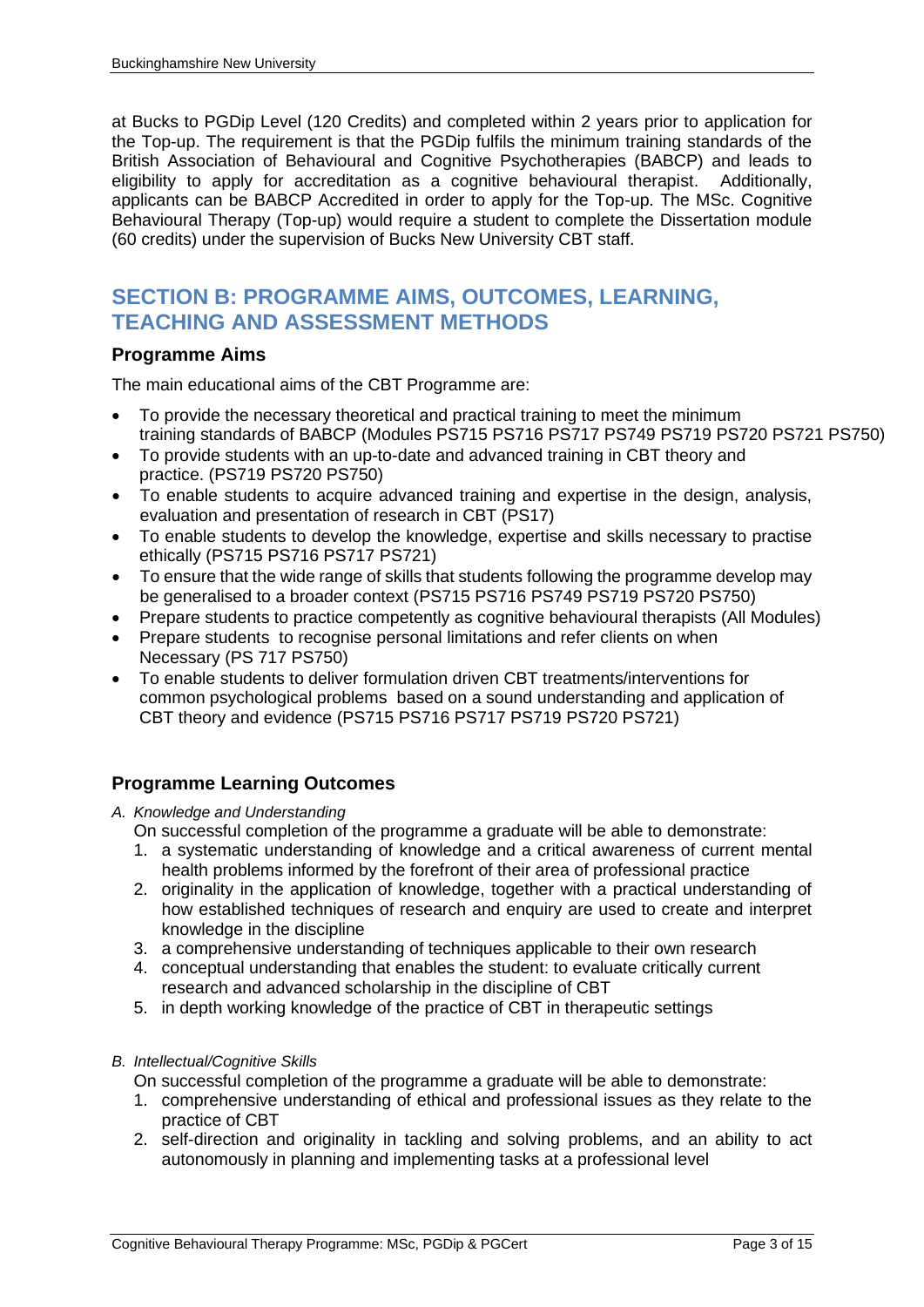- 3. an ability to critically evaluate theoretical and empirical evidence in CBT research and clinical practice methodologies and develop critiques of them and, where appropriate, to propose new hypotheses.
- 4. an ability to evaluate and deal with complex issues both systematically and creatively, make sound judgements in the absence of complete data, and communicate their conclusions clearly to specialist and non-specialist audiences
- 5. an ability to develop new skills to a high level.

#### *C. Practical Skills*

On successful completion of the programme a graduate will be able to:

- 1. deal with complex issues both systematically and creatively in practice
- 2. evaluate and critically problem solve complex issues using professional judgement in the therapeutic setting
- 3. communicate their conclusions clearly to specialist and non-specialist audiences
- 4. demonstrate their critical understanding of disorder specific models by applying them in practice
- 5. demonstrate conceptual understanding of theory and research and apply this in a clinical setting

#### *D. Key/Transferable Skills*

On successful completion of the programme a graduate will be able to:

- 1. exercise initiative and personal responsibility
- 2. make decisions in complex and unpredictable therapeutic situations
- 3. demonstrate an independent learning ability required for continuing professional development as required by BABCP.
- 4. continue to advance their knowledge and understanding and to develop new skills to a high level.
- 5. develop both personally and professionally with the ability to self-reflect critically

| <b>Module Code</b> | Information Acquisition | and<br>Critical thinking, analysis<br>synthesis | Self-reflection and Criticality | <b>Oral</b><br><b>Communication Skills:</b> | Written<br><b>Communication Skills:</b> | Communications<br>(ICT)<br>ಶ<br>Technology<br>Information | <b>Skills</b><br>Numeracy & Quantitative | Decision<br>ಳ<br>Solving<br>Problem<br><b>Making</b> | Self-managed<br>Independent &<br>Learning | Working with Others |
|--------------------|-------------------------|-------------------------------------------------|---------------------------------|---------------------------------------------|-----------------------------------------|-----------------------------------------------------------|------------------------------------------|------------------------------------------------------|-------------------------------------------|---------------------|
| <b>PS715</b>       | $\boxtimes$             | $\boxtimes$                                     | $\boxtimes$                     | $\boxtimes$                                 | $\boxtimes$                             | $\boxtimes$                                               | $\Box$                                   | $\boxtimes$                                          | $\boxtimes$                               |                     |
| <b>PS716</b>       | $\boxtimes$             | $\boxtimes$                                     | $\boxtimes$                     | $\boxtimes$                                 | $\boxtimes$                             | $\boxtimes$                                               | $\overline{\phantom{a}}$                 | $\boxtimes$                                          | $\boxtimes$                               |                     |
| <b>PS717</b>       | $\boxtimes$             | $\boxtimes$                                     | $\boxtimes$                     |                                             | $\boxtimes$                             | $\boxtimes$                                               | T.                                       |                                                      | $\boxtimes$                               |                     |

#### **Table 1: Programme Skills Matrix – Assessment**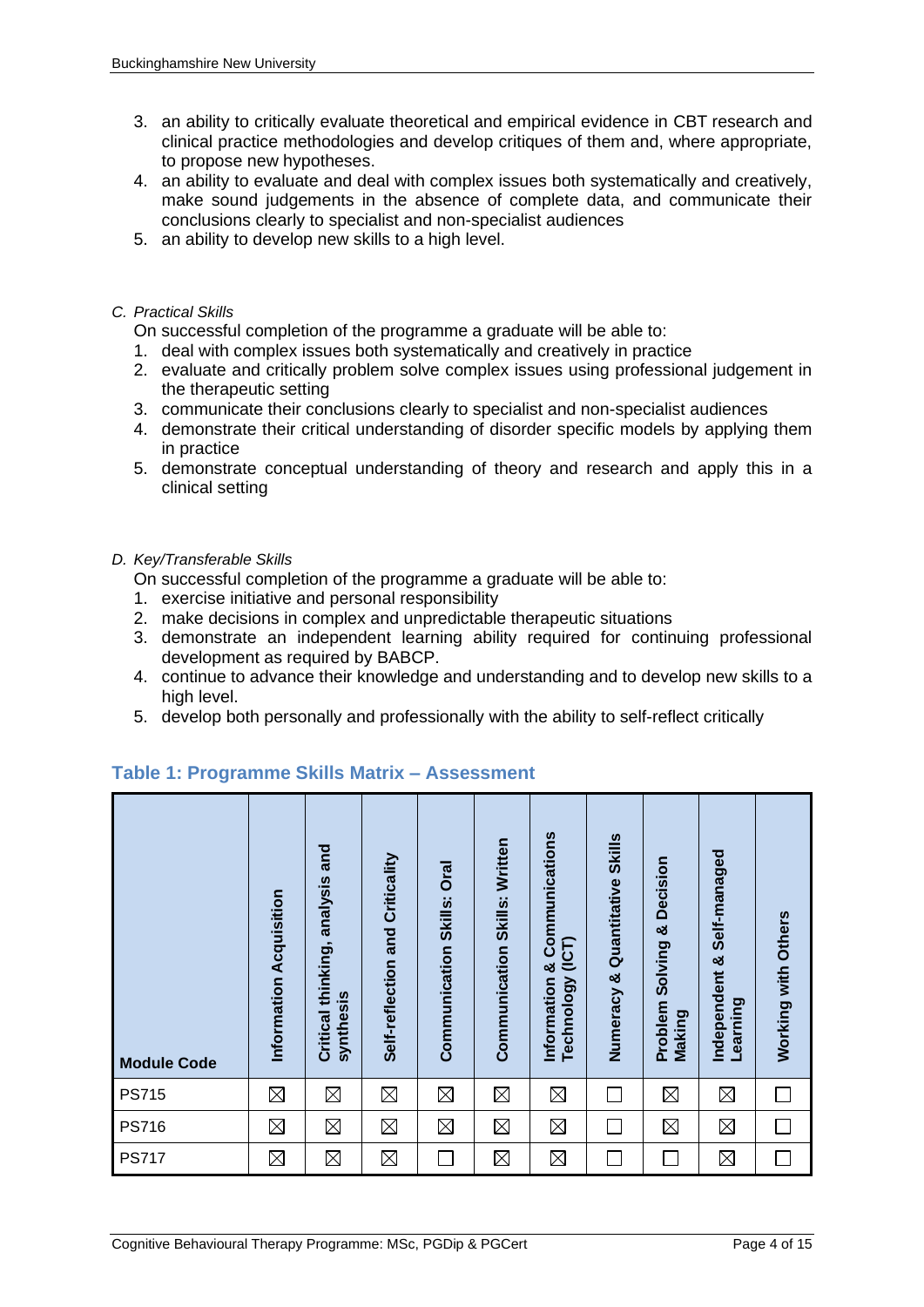| <b>Module Code</b> | Information Acquisition | Critical thinking, analysis and<br>synthesis | Self-reflection and Criticality | Communication Skills: Oral | Communication Skills: Written | Information & Communications<br>Technology (ICT) | Numeracy & Quantitative Skills | <b>Problem Solving &amp; Decision</b><br><b>Making</b> | Independent & Self-managed<br>Learning | Working with Others      |
|--------------------|-------------------------|----------------------------------------------|---------------------------------|----------------------------|-------------------------------|--------------------------------------------------|--------------------------------|--------------------------------------------------------|----------------------------------------|--------------------------|
| <b>PS749</b>       | $\boxtimes$             | $\boxtimes$                                  | $\boxtimes$                     | $\boxtimes$                | $\boxtimes$                   | $\boxtimes$                                      |                                | $\boxtimes$                                            | $\boxtimes$                            | $\boxtimes$              |
| <b>PS719</b>       | $\boxtimes$             | $\boxtimes$                                  | $\boxtimes$                     | $\boxtimes$                | $\boxtimes$                   | $\boxtimes$                                      |                                | $\boxtimes$                                            | $\boxtimes$                            | $\Box$                   |
| <b>PS720</b>       | $\boxtimes$             | $\boxtimes$                                  | $\boxtimes$                     | $\boxtimes$                | $\boxtimes$                   | $\boxtimes$                                      |                                | $\boxtimes$                                            | $\boxtimes$                            | $\Box$                   |
| <b>PS721</b>       | $\boxtimes$             | $\boxtimes$                                  | $\boxtimes$                     |                            | $\boxtimes$                   | $\boxtimes$                                      |                                |                                                        | $\boxtimes$                            | $\overline{\phantom{0}}$ |
| <b>PS750</b>       | $\boxtimes$             | $\boxtimes$                                  | $\boxtimes$                     | $\boxtimes$                | $\boxtimes$                   | $\boxtimes$                                      | $\boxtimes$                    | $\boxtimes$                                            | $\boxtimes$                            | $\boxtimes$              |
| <b>PS723</b>       | $\boxtimes$             | $\boxtimes$                                  | $\boxtimes$                     |                            | $\boxtimes$                   | $\boxtimes$                                      | $\boxtimes$                    |                                                        | $\boxtimes$                            | П                        |

#### **Learning, Teaching and Assessment Methods to achieve the Programme Learning Outcomes**

Students will be provided with a variety of approaches to teaching to enhance their learning opportunities and experience; the main methods are outlined below. As individuals have different learning styles the breadth of teaching strategies will hopefully allow all students to experience their preferred approach to learning. Also the importance of confidentiality and ethical guidelines will be incorporated from the start of the Programme into the teaching strategy, to enable students to practice safely, confidentially and within ethical guidelines.

#### **Lectures**

Lectures provide a formal teaching strategy used for the dissemination of knowledge to a number of students. Lectures provide structure to the topic area in order to facilitate understanding. This information is delivered to the students for them to critically consider.

#### **Workshops**

Workshops are a less formal mode of teaching in which students will be encouraged to interact and explore ideas and understanding of the topic area. The content of the session will vary dependent upon the module; it will generally consist of discussion and debate, practical skills including role play activities using, for example, guided imagery, practitioner listening skills and case presentations in preparation for presentation to professional teams in the workplace. The aim of the workshops will be to promote intellectual and practical understanding of the issues, debates and application of CBT, which approach is applicable to the presenting problem and the ability to articulate clearly to other health care professionals.

#### **Supervised Practice**

Supervision of client work may be provided by the placement provider. If internal supervision is not provided then students will be expected to seek supervision from a suitably qualified BABCP accredited CBT practitioner. The cost of external supervision can vary widely and is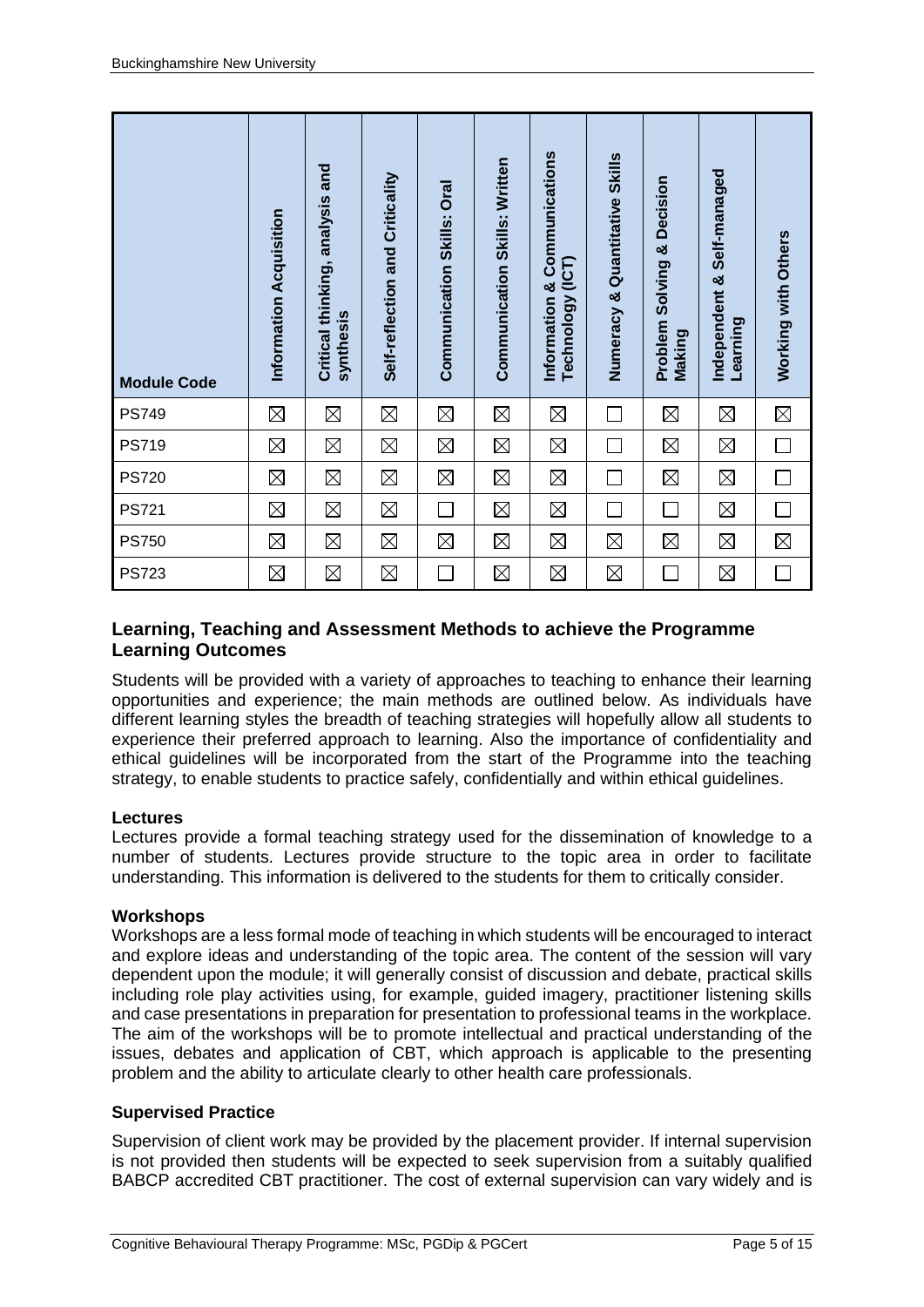the responsibility of the student although help and advice will be given where possible by the Core Team. Supervision will also be provided on the course

Two years supervision from a supervisor who is a BABCP accredited therapist is a requirement of the BABCP if students wish to apply for individual accreditation. It is also a requirement of the Programme. The Supervisor or line manager at the student's placement will be required to complete a student evaluation form to assess professionalism and progress at the end of each semester. A copy of this form can be found in the 'Placement Handbook' together with the placement agreement form. Placement supervision and completed evaluation forms will form part of the overall assessment for the Supervised Practice Modules PS749 & PS750. For further information on Supervision please refer to the Placement Handbook

**The Laboratory** can be used for role-play activities. Role play work may be video recorded and students will have the opportunity to watch their interaction with pseudo clients to look for the appropriate use of body language, and the physical aspects of process, reaction and interaction.

*Group presentations* will be given by the students to develop their team-work and communication skills. These are highly desirable and transferable skills essential for interacting with other health-care professionals in the work place.

*Individual tutorials* will enable students to explore, in private, any academic or professional worries that may arise during the course and will be confidential, in keeping with the ethos of counselling.

The *virtual learning environment, Blackboard™* is a digitally based programme that will be used as an additional resource. Through this facility students can access full text journals to which the library subscribes from wherever they can access the internet. Students can use the discussion board facility to interact with other students. They can also place notices regarding the course to maintain communication with other students between contact periods. Information regarding assessment criteria, reading lists and module outlines will also be posted.

#### **Personal Therapy / Self Reflection**

Personal therapy is not a requirement of the course however; it is a requirement of some placement providers to ensure that personal issues do not interfere with client work. Self reflection is encouraged throughout the course to reflect on client work and personal development.

#### **Placement Learning**

During their time on the course students will complete 200 hours of clinical practice for which they will receive ongoing supervision from an external supervisor and also from the course team to ensure safe and ethical practice. The 200 clinical hours are a requirement of the British Association of Behavioural and Cognitive Psychotherapies (BABCP) and will count towards the minimum training standards as set by BABCP; these hours will be undertaken with a minimum of eight clients five of whom will have completed a course of treatment (minimum of five sessions) and the student will treat a minimum of three different presenting problems.

It is the responsibility of the student to gain a placement either paid or voluntary prior to the start of the course and to maintain this throughout the course.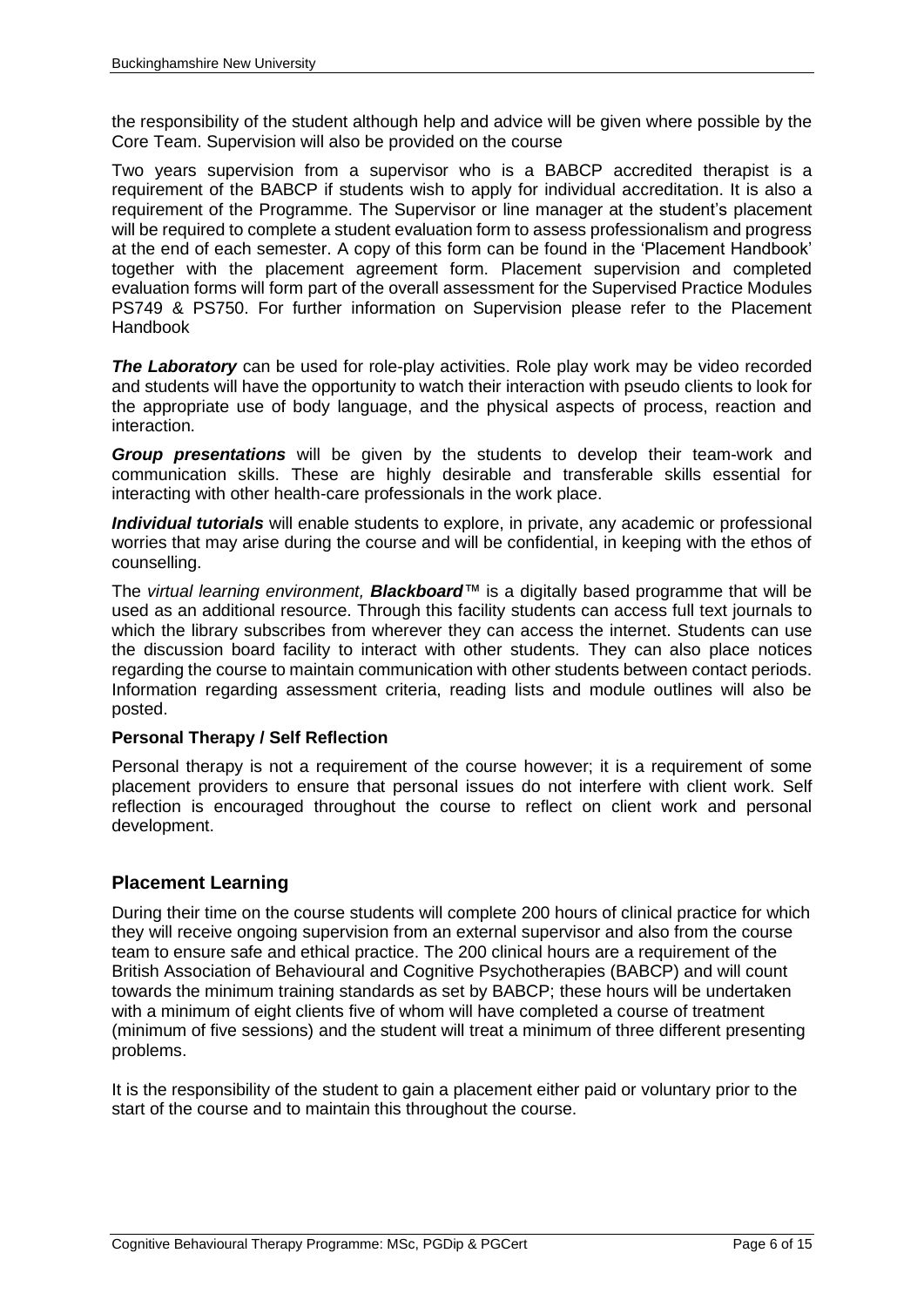# **SECTION C: PROGRAMME STRUCTURE(S) AND MATRIX MAPPING**

## **Table 2: Programme Structure Table**

| <b>Course Title</b>  |                                     | MSc Cognitive Behavioural Therapy     |     |                       |                     |                                          |                     |                                    |              |             |                 |
|----------------------|-------------------------------------|---------------------------------------|-----|-----------------------|---------------------|------------------------------------------|---------------------|------------------------------------|--------------|-------------|-----------------|
| <b>Course Code</b>   |                                     | MH1CBT1                               |     |                       |                     |                                          |                     |                                    |              |             |                 |
| <b>Mode of Study</b> |                                     | <b>Full Time</b>                      |     |                       |                     |                                          |                     |                                    |              |             |                 |
| <b>Credit Value</b>  |                                     | <b>UK</b>                             | 180 |                       |                     | <b>ECTS</b>                              |                     | 90                                 |              |             |                 |
|                      |                                     |                                       |     |                       |                     |                                          |                     | <b>Assessment</b><br><b>Regime</b> |              |             |                 |
| Module Code          | <b>Module Title</b>                 |                                       |     | <b>QCF/FHEQ Level</b> | Course Stage / Year | ([C]ore / [O]ptional)<br>Status in Award | <b>Credit Value</b> | Written Exam %                     | Coursework % | Practical % | Semester Taught |
| <b>PS715</b>         | Foundation                          | <b>CBT Theory and Practice:</b>       |     | $\overline{7}$        | $\mathbf{1}$        | $\mathsf{C}$                             | 15                  |                                    | 80           | 20          | 1               |
| <b>PS716</b>         |                                     | <b>CBT Skills: Foundation</b>         |     | $\overline{7}$        | 1                   | C                                        | 15                  |                                    | 100          |             | 1               |
| <b>PS717</b>         |                                     | Research and Integrated Practice      |     | 7                     | 1                   | $\mathsf{C}$                             | 15                  | 50                                 | 50           |             | 1               |
| <b>PS749</b>         | <b>Reflective Practice</b>          |                                       |     | $\overline{7}$        | 1                   | C                                        | 15                  |                                    | 100          |             | 1               |
| <b>PS719</b>         |                                     | CBT Theory and Practice: Advanced     |     | $\overline{7}$        | 1                   | $\mathsf{C}$                             | 15                  |                                    | 100          |             | $\overline{2}$  |
| <b>PS720</b>         | <b>CBT Skills: Advanced</b>         |                                       |     | $\overline{7}$        | $\mathbf{1}$        | C                                        | 15                  |                                    | 100          |             | $\overline{2}$  |
| <b>PS721</b>         | Therapy                             | Applications of Cognitive Behavioural |     | $\overline{7}$        | 1                   | $\mathsf{C}$                             | 15                  |                                    | 100          |             | $\overline{2}$  |
| <b>PS750</b>         | <b>Advanced Reflective Practice</b> |                                       |     | $\overline{7}$        | 1                   | C                                        | 15                  |                                    | 100          |             | $\overline{2}$  |
| <b>PS723</b>         |                                     | Dissertation (MSc only)               |     |                       | 1                   | C                                        | 60                  |                                    | 100          |             | <b>SB</b>       |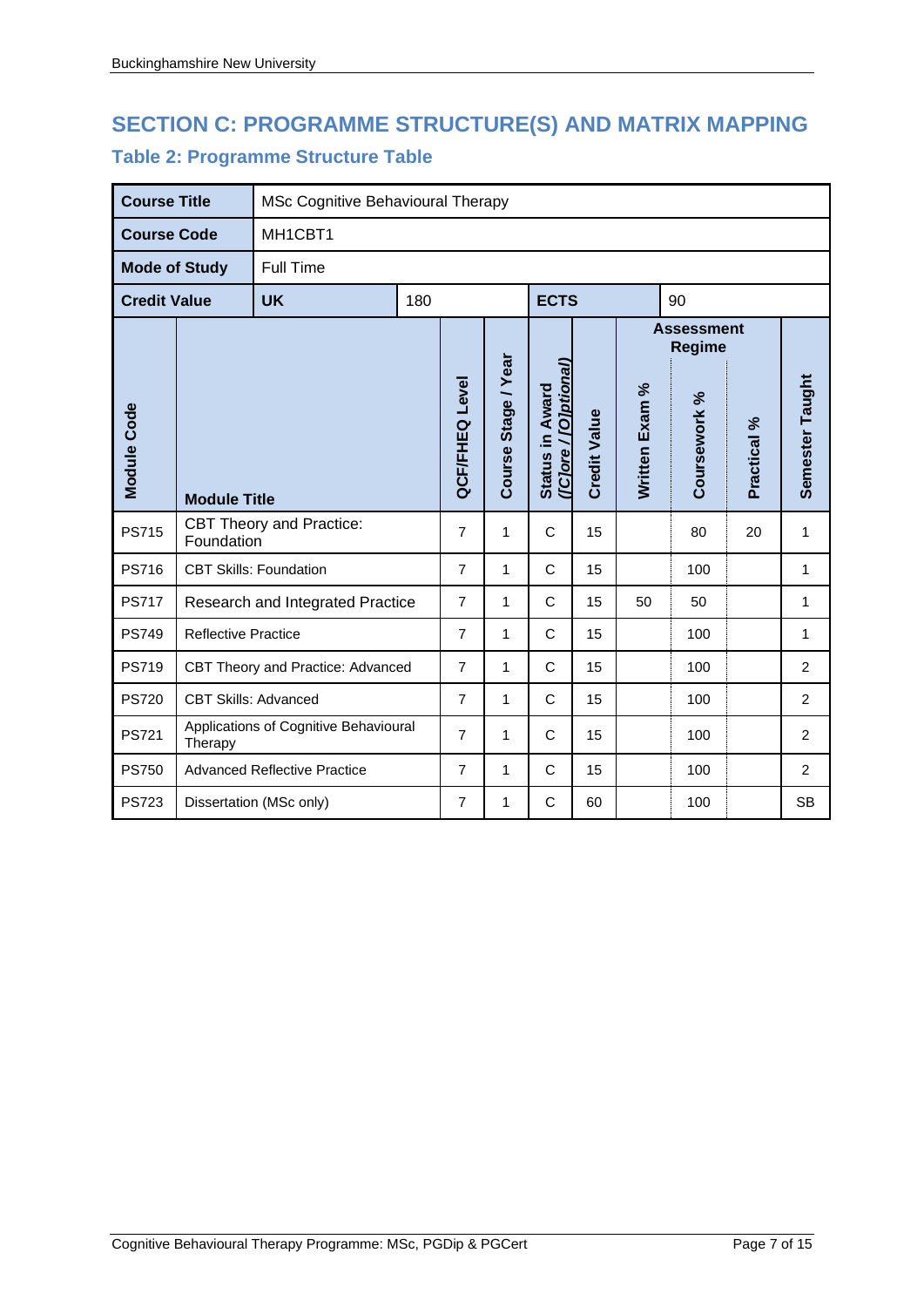| <b>Course Title</b>  |                                                  | PGDip Cognitive Behavioural Therapy |                |                       |                     |                                          |                     |                |                                    |                |                 |
|----------------------|--------------------------------------------------|-------------------------------------|----------------|-----------------------|---------------------|------------------------------------------|---------------------|----------------|------------------------------------|----------------|-----------------|
| <b>Course Code</b>   |                                                  | MH <sub>2</sub> CBT <sub>1</sub>    |                |                       |                     |                                          |                     |                |                                    |                |                 |
| <b>Mode of Study</b> |                                                  | <b>Full Time</b>                    |                |                       |                     |                                          |                     |                |                                    |                |                 |
| <b>Credit Value</b>  |                                                  | <b>UK</b>                           | 120            |                       |                     | <b>ECTS</b>                              |                     | 60             |                                    |                |                 |
|                      |                                                  |                                     |                |                       |                     |                                          |                     |                | <b>Assessment</b><br><b>Regime</b> |                |                 |
| Module Code          | <b>Module Title</b>                              |                                     |                | <b>QCF/FHEQ Level</b> | Course Stage / Year | (ICJore / [O]ptional)<br>Status in Award | <b>Credit Value</b> | Written Exam % | Coursework %                       | Practical %    | Semester Taught |
| <b>PS715</b>         | Foundation                                       | <b>CBT Theory and Practice:</b>     |                | $\overline{7}$        | 1                   | $\mathsf{C}$                             | 15                  |                | 80                                 | 20             | 1               |
| <b>PS716</b>         |                                                  | <b>CBT Skills: Foundation</b>       |                | $\overline{7}$        | 1                   | C                                        | 15                  |                | 100                                |                | 1               |
| <b>PS717</b>         |                                                  | Research and Integrated Practice    |                | $\overline{7}$        | 1                   | C                                        | 15                  | 50             | 50                                 |                | 1               |
| <b>PS749</b>         | <b>Reflective Practice</b>                       |                                     |                | $\overline{7}$        | 1                   | C                                        | 15                  |                | 100                                |                | 1               |
| <b>PS719</b>         | CBT Theory and Practice: Advanced                |                                     |                | $\overline{7}$        | 1                   | C                                        | 15                  |                | 100                                |                | $\overline{2}$  |
| <b>PS720</b>         | <b>CBT Skills: Advanced</b>                      |                                     | $\overline{7}$ | 1                     | C                   | 15                                       |                     | 100            |                                    | $\overline{2}$ |                 |
| <b>PS721</b>         | Applications of Cognitive Behavioural<br>Therapy |                                     |                | $\overline{7}$        | 1                   | C                                        | 15                  |                | 100                                |                | 2               |
| <b>PS750</b>         |                                                  | <b>Advanced Reflective Practice</b> |                |                       | 1                   | C                                        | 15                  |                | 100                                |                | $\overline{2}$  |

| <b>Course Title</b>  |                               | MSc Cognitive Behavioural Therapy |     |                       |                        |                                                               |                     |                |                             |             |                 |
|----------------------|-------------------------------|-----------------------------------|-----|-----------------------|------------------------|---------------------------------------------------------------|---------------------|----------------|-----------------------------|-------------|-----------------|
| <b>Course Code</b>   |                               | MH1CBT2                           |     |                       |                        |                                                               |                     |                |                             |             |                 |
| <b>Mode of Study</b> |                               | Part Time                         |     |                       |                        |                                                               |                     |                |                             |             |                 |
| <b>Credit Value</b>  |                               | <b>UK</b>                         | 180 |                       |                        | <b>ECTS</b>                                                   |                     |                | 90                          |             |                 |
|                      |                               |                                   |     |                       |                        |                                                               |                     |                | <b>Assessment</b><br>Regime |             |                 |
| <b>Module Code</b>   | <b>Module Title</b>           |                                   |     | <b>QCF/FHEQ Level</b> | Stage / Year<br>Course | [O]ptional<br>Award<br><u>ء</u> .<br>(Clore)<br><b>Status</b> | <b>Credit Value</b> | Written Exam % | Coursework %                | Practical % | Semester Taught |
| <b>PS715</b>         | Foundation                    | <b>CBT Theory and Practice:</b>   |     | 7                     | 1                      | C                                                             | 15                  |                | 80                          | 20          | 1               |
| <b>PS716</b>         | <b>CBT Skills: Foundation</b> |                                   |     | $\overline{7}$        | 1                      | C                                                             | 15                  |                | 100                         |             | 1               |
| <b>PS717</b>         |                               | Research and Integrated Practice  |     |                       | 2                      | C                                                             | 15                  | 50             | 50                          |             | 1               |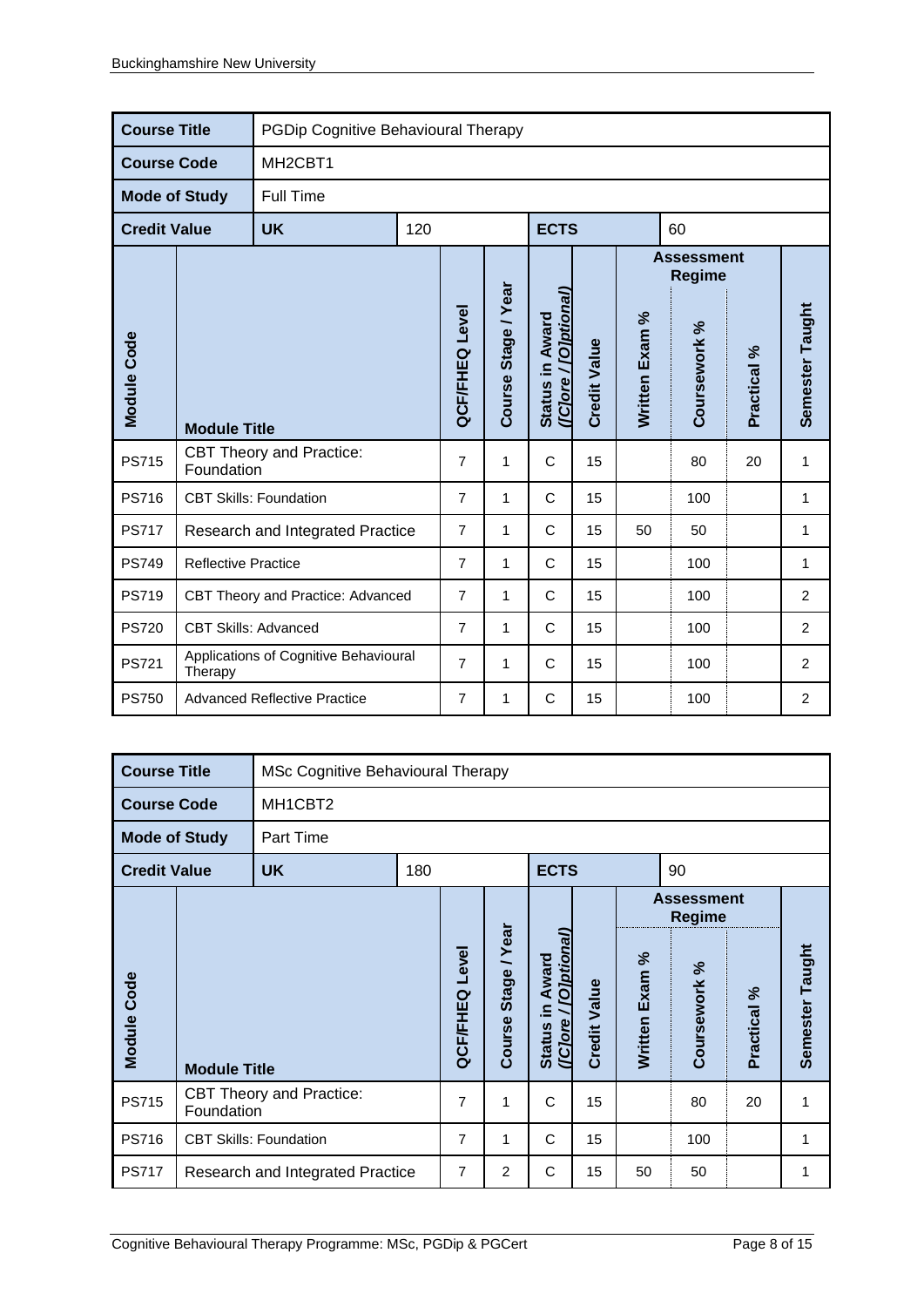| <b>PS749</b> | <b>Reflective Practice</b>                       |   |   | С | 15 | 100 | 2  |
|--------------|--------------------------------------------------|---|---|---|----|-----|----|
| <b>PS719</b> | CBT Theory and Practice: Advanced                | 7 | 2 | С | 15 | 100 | 2  |
| <b>PS720</b> | <b>CBT Skills: Advanced</b>                      | 7 |   | C | 15 | 100 | 2  |
| <b>PS721</b> | Applications of Cognitive Behavioural<br>Therapy | 7 | 2 | С | 15 | 100 | 2  |
| <b>PS750</b> | <b>Advanced Reflective Practice</b>              | 7 | 2 | C | 15 | 100 |    |
| <b>PS723</b> | Dissertation (MSc only)                          |   | 2 | С | 60 | 100 | SВ |

| <b>Course Title</b>  |                             |                                       | PG Dip Cognitive Behavioural Therapy |                |                     |                                          |                     |                |                                    |             |                 |  |  |
|----------------------|-----------------------------|---------------------------------------|--------------------------------------|----------------|---------------------|------------------------------------------|---------------------|----------------|------------------------------------|-------------|-----------------|--|--|
| <b>Course Code</b>   |                             | MH <sub>2</sub> CBT <sub>2</sub>      |                                      |                |                     |                                          |                     |                |                                    |             |                 |  |  |
| <b>Mode of Study</b> |                             | <b>Part Time</b>                      |                                      |                |                     |                                          |                     |                |                                    |             |                 |  |  |
| <b>Credit Value</b>  |                             | <b>UK</b>                             | 120                                  |                |                     | <b>ECTS</b>                              |                     |                | 60                                 |             |                 |  |  |
|                      |                             |                                       |                                      |                |                     |                                          |                     |                | <b>Assessment</b><br><b>Regime</b> |             |                 |  |  |
| Module Code          | <b>Module Title</b>         |                                       |                                      | QCF/FHEQ Level | Course Stage / Year | (IClore / [O]ptional)<br>Status in Award | <b>Credit Value</b> | Written Exam % | Coursework %                       | Practical % | Semester Taught |  |  |
| <b>PS715</b>         | Foundation                  | <b>CBT Theory and Practice:</b>       |                                      | $\overline{7}$ | 1                   | C                                        | 15                  |                | 80                                 | 20          | 1               |  |  |
| <b>PS716</b>         |                             | <b>CBT Skills: Foundation</b>         |                                      | $\overline{7}$ | 1                   | $\mathsf{C}$                             | 15                  |                | 100                                |             | 1               |  |  |
| <b>PS717</b>         |                             | Research and Integrated Practice      |                                      | $\overline{7}$ | 2                   | C                                        | 15                  | 50             | 50                                 |             | 1               |  |  |
| <b>PS749</b>         | <b>Reflective Practice</b>  |                                       |                                      | $\overline{7}$ | 1                   | C                                        | 15                  |                | 100                                |             | 2               |  |  |
| <b>PS719</b>         |                             | CBT Theory and Practice: Advanced     |                                      | 7              | $\overline{2}$      | C                                        | 15                  |                | 100                                |             | $\overline{2}$  |  |  |
| <b>PS720</b>         | <b>CBT Skills: Advanced</b> |                                       |                                      | $\overline{7}$ | 1                   | C                                        | 15                  |                | 100                                |             | $\overline{2}$  |  |  |
| <b>PS721</b>         | Therapy                     | Applications of Cognitive Behavioural |                                      | 7              | 2                   | C                                        | 15                  |                | 100                                |             | 2               |  |  |
| <b>PS750</b>         |                             | <b>Advanced Reflective Practice</b>   |                                      |                | $\overline{2}$      | C                                        | 15                  |                | 100                                |             | 1               |  |  |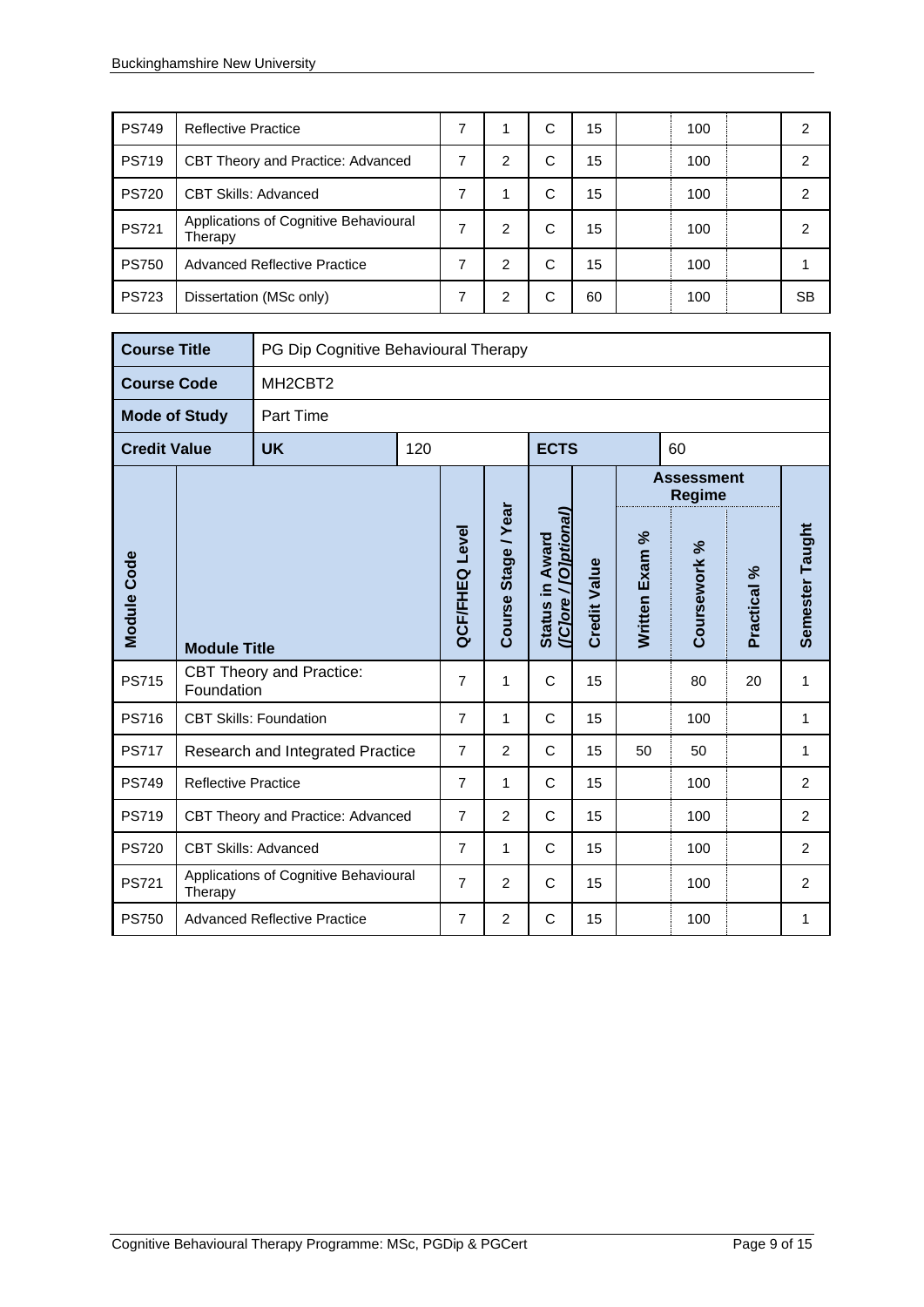| <b>Course Title</b>  |                            | PG Certificate Cognitive Behavioural Therapy |    |                       |                          |                                                |                     |                |                                    |             |                 |
|----------------------|----------------------------|----------------------------------------------|----|-----------------------|--------------------------|------------------------------------------------|---------------------|----------------|------------------------------------|-------------|-----------------|
| <b>Course Code</b>   |                            | MH3CBT2                                      |    |                       |                          |                                                |                     |                |                                    |             |                 |
| <b>Mode of Study</b> |                            | Part Time                                    |    |                       |                          |                                                |                     |                |                                    |             |                 |
| <b>Credit Value</b>  |                            | <b>UK</b>                                    | 60 |                       |                          | <b>ECTS</b>                                    |                     |                | 30                                 |             |                 |
|                      |                            |                                              |    |                       |                          |                                                |                     |                | <b>Assessment</b><br><b>Regime</b> |             |                 |
| Module Code          | <b>Module Title</b>        |                                              |    | <b>QCF/FHEQ Level</b> | /Year<br>Stage<br>Course | (ICJore / <i>[O]ptional</i><br>Status in Award | <b>Credit Value</b> | Written Exam % | Coursework %                       | Practical % | Semester Taught |
| <b>PS715</b>         | Foundation                 | <b>CBT Theory and Practice:</b>              |    | $\overline{7}$        | 1                        | $\mathsf{C}$                                   | 15                  |                | 80                                 | 20          | 1               |
| <b>PS716</b>         |                            | <b>CBT Skills: Foundation</b>                |    | $\overline{7}$        | 1                        | C                                              | 15                  |                | 100                                |             | 1               |
| <b>PS721</b>         | Therapy                    | Applications of Cognitive Behavioural        |    | $\overline{7}$        | 1                        | $\mathsf{C}$                                   | 15                  |                | 100                                |             | $\overline{2}$  |
| <b>PS749</b>         | <b>Reflective Practice</b> |                                              |    | $\overline{7}$        | 1                        | C                                              | 15                  |                | 100                                |             | $\overline{2}$  |

| <b>Course Title</b>  |                     | MSc. Cognitive Behavioural Therapy (Top-up) |                                    |                   |                         |                                                               |                     |                   |                 |             |                 |
|----------------------|---------------------|---------------------------------------------|------------------------------------|-------------------|-------------------------|---------------------------------------------------------------|---------------------|-------------------|-----------------|-------------|-----------------|
| <b>Course Code</b>   |                     | MH4CBT2                                     |                                    |                   |                         |                                                               |                     |                   |                 |             |                 |
| <b>Mode of Study</b> |                     | Part time                                   |                                    |                   |                         |                                                               |                     |                   |                 |             |                 |
| <b>Credit Value</b>  |                     | <b>UK</b>                                   | <b>ECTS</b><br>60<br>30            |                   |                         |                                                               |                     |                   |                 |             |                 |
|                      |                     |                                             | <b>Assessment</b><br><b>Regime</b> |                   |                         |                                                               |                     |                   |                 |             |                 |
| <b>Module Code</b>   | <b>Module Title</b> |                                             |                                    | Level<br>QCF/FHEQ | Year<br>Stage<br>Course | (Diptional<br>Award<br>$\equiv$<br>( [Clore]<br><b>Status</b> | <b>Credit Value</b> | Exam %<br>Written | వ<br>Coursework | Practical % | Semester Taught |
| <b>PS723</b>         | <b>Dissertation</b> |                                             |                                    | 6                 |                         | C                                                             | 60                  |                   | 100             |             | <b>SB</b>       |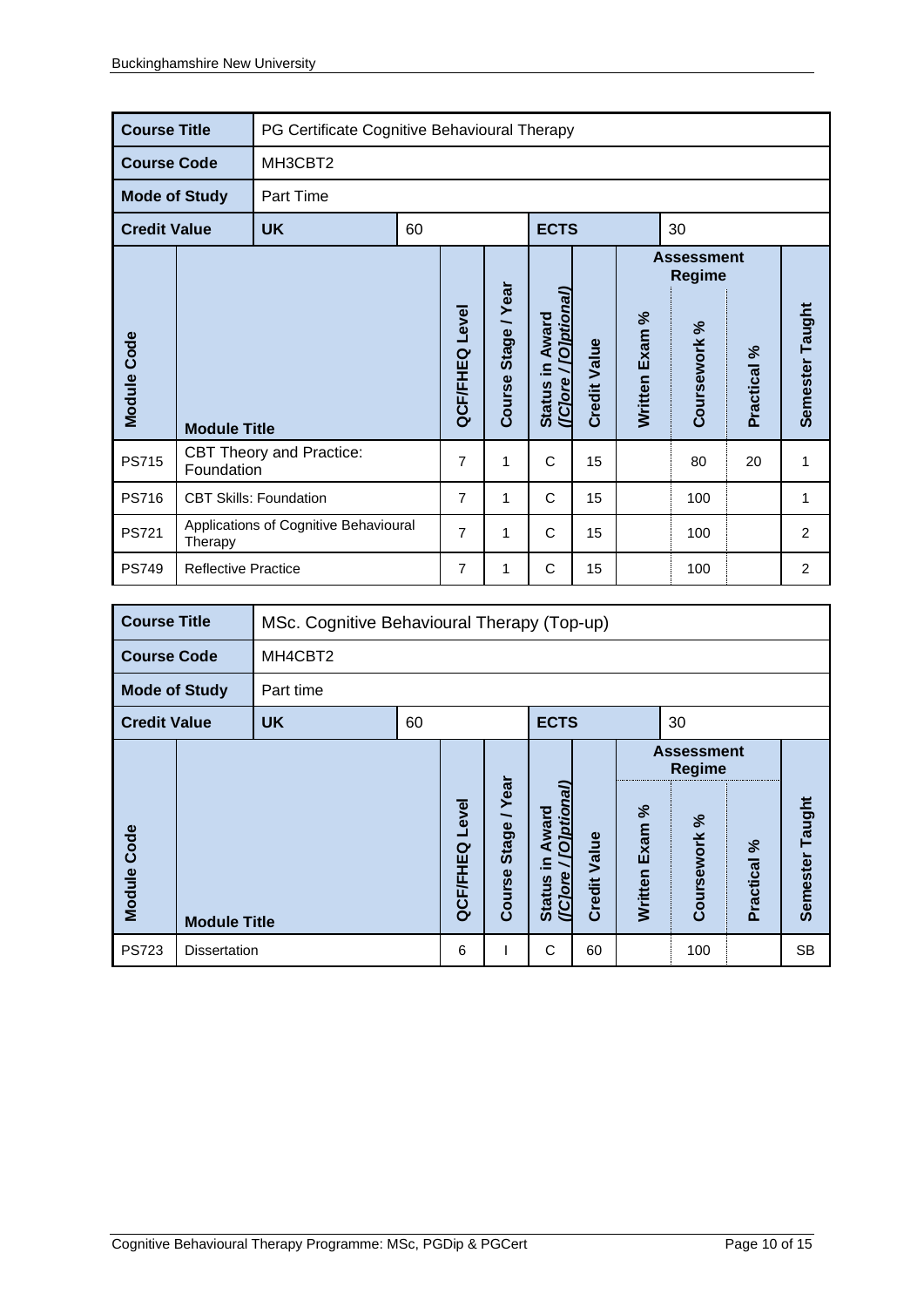| <b>Table 3: Mapping of Programme Outcomes to Modules</b> |  |  |  |  |  |
|----------------------------------------------------------|--|--|--|--|--|
|----------------------------------------------------------|--|--|--|--|--|

| Programme<br><b>Outcome</b>               | Level 4<br>(Code) | Level 5<br>(Code) | Level 6<br>(Code) | Level 7<br>(Code)                                                                            | Level 8<br>(Code) |
|-------------------------------------------|-------------------|-------------------|-------------------|----------------------------------------------------------------------------------------------|-------------------|
| A. Knowledge and Understanding            |                   |                   |                   |                                                                                              |                   |
| A <sub>1</sub>                            |                   |                   |                   | <b>PS715</b><br><b>PS716</b><br><b>PS717</b><br><b>PS719</b><br><b>PS720</b><br><b>PS721</b> |                   |
| A2                                        |                   |                   |                   | PS749 PS750                                                                                  |                   |
| A <sub>3</sub>                            |                   |                   |                   | <b>PS717</b>                                                                                 |                   |
| A4                                        |                   |                   |                   | PS717 PS723                                                                                  |                   |
| A <sub>5</sub>                            |                   |                   |                   | <b>All Modules</b>                                                                           |                   |
| A <sub>6</sub>                            |                   |                   |                   | <b>PS715</b>                                                                                 |                   |
| <b>B. Intellectual / Cognitive Skills</b> |                   |                   |                   |                                                                                              |                   |
| <b>B1</b>                                 |                   |                   |                   | <b>All Modules</b>                                                                           |                   |
| <b>B2</b>                                 |                   |                   |                   | All Modules                                                                                  |                   |
| B <sub>3</sub>                            |                   |                   |                   | PS717 PS723                                                                                  |                   |
| <b>B4</b>                                 |                   |                   |                   | PS719 PS720                                                                                  |                   |
| B <sub>5</sub>                            |                   |                   |                   | PS750 PS723                                                                                  |                   |
| <b>C. Practical Skills</b>                |                   |                   |                   |                                                                                              |                   |
| C <sub>1</sub>                            |                   |                   |                   | <b>All Modules</b>                                                                           |                   |
| C <sub>2</sub>                            |                   |                   |                   | All Modules                                                                                  |                   |
| C <sub>3</sub>                            |                   |                   |                   | All Modules                                                                                  |                   |
| C <sub>4</sub>                            |                   |                   |                   | <b>PS49 PS50</b>                                                                             |                   |
| C <sub>5</sub>                            |                   |                   |                   | <b>All Modules</b>                                                                           |                   |
| D. Key / Transferable Skills              |                   |                   |                   |                                                                                              |                   |
| D <sub>1</sub>                            |                   |                   |                   | <b>PS49 PS50</b>                                                                             |                   |
| D <sub>2</sub>                            |                   |                   |                   | <b>PS17 PS19</b><br><b>PS20 PS21</b><br><b>PS750</b>                                         |                   |
| D <sub>3</sub>                            |                   |                   |                   | All Modules                                                                                  |                   |
| D <sub>4</sub>                            |                   |                   |                   | All Modules                                                                                  |                   |
| D <sub>5</sub>                            |                   |                   |                   | All Modules                                                                                  |                   |

## **SECTION D: CONTACT HOURS**

*Note: Hours are worked on the basis of full-time study. 1 Academic Credit is equated to 10 notional learning hours. A full-time undergraduate student will normally study 120 credits in an academic year which is therefore equated to 1200 notional hours. A full time postgraduate student will normally study 180 credits in an academic year which equates to 1800 hours. Module Descriptors provide detailed breakdowns of the categories given below.*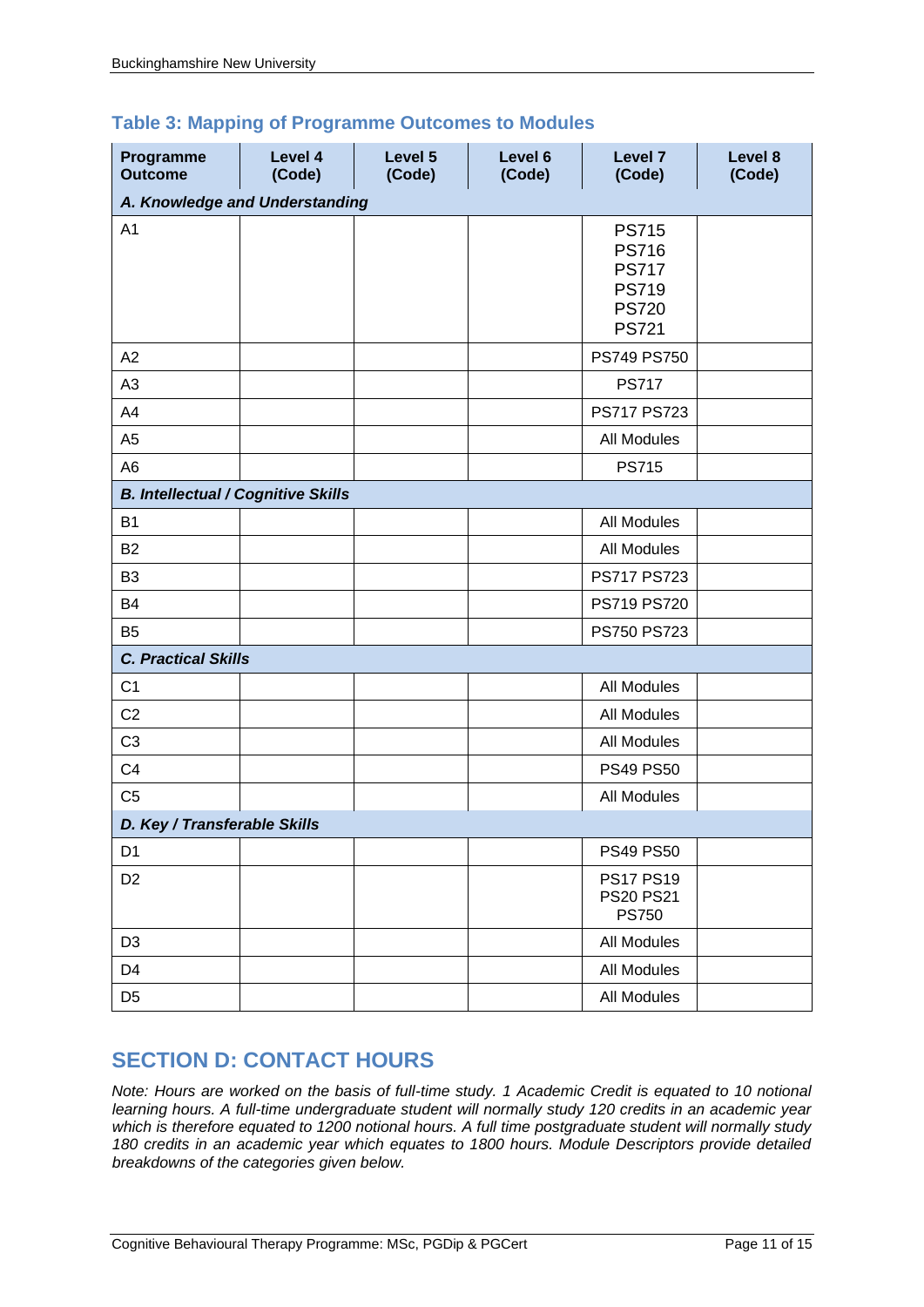### **Table 4: Breakdown of Contact Hours**

| Year of course | <b>Scheduled</b><br><b>Learning and</b><br><b>Teaching</b><br><b>Activities</b> | <b>Guided</b><br>Independent<br><b>Study</b> | <b>Placement /</b><br><b>Study Abroad</b> | <b>Total</b> |
|----------------|---------------------------------------------------------------------------------|----------------------------------------------|-------------------------------------------|--------------|
| Year One       | 420                                                                             | 1380                                         |                                           | 1800         |
| Total          |                                                                                 |                                              |                                           | 1800         |

Full Time MSC Cognitive Behavioural Therapy

PG Dip Full Time Cognitive Behavioural Therapy

| Year of course | <b>Scheduled</b><br><b>Learning and</b><br><b>Teaching</b><br><b>Activities</b> | <b>Guided</b><br>Independent<br><b>Study</b> | <b>Placement /</b><br><b>Study Abroad</b> | <b>Total</b> |
|----------------|---------------------------------------------------------------------------------|----------------------------------------------|-------------------------------------------|--------------|
| Year One       | 360                                                                             | 840                                          |                                           | 1200         |
| <b>Total</b>   | 360                                                                             | 840                                          |                                           | 1200         |

MSc Part Time Cognitive Behavioural Therapy

| Year of course | <b>Scheduled</b><br><b>Learning and</b><br><b>Teaching</b><br><b>Activities</b> | <b>Guided</b><br>Independent<br><b>Study</b> | <b>Placement /</b><br><b>Study Abroad</b> | Total |
|----------------|---------------------------------------------------------------------------------|----------------------------------------------|-------------------------------------------|-------|
| Year One       | 180                                                                             | 420                                          | 0                                         | 600   |
| Year Two       | 240                                                                             | 960                                          | 0                                         | 1200  |
| <b>Total</b>   | 420                                                                             | 1380                                         | 0                                         | 1800  |

PG Dip Part Time Cognitive Behavioural Therapy

| Year of course | <b>Scheduled</b><br><b>Learning and</b><br><b>Teaching</b><br><b>Activities</b> | <b>Guided</b><br>Independent<br><b>Study</b> | Placement /<br><b>Study Abroad</b> | Total |
|----------------|---------------------------------------------------------------------------------|----------------------------------------------|------------------------------------|-------|
| Year One       | 180                                                                             | 420                                          |                                    | 600   |
| Year Two       | 180                                                                             | 420                                          |                                    | 600   |
| Total          | 360                                                                             | 840                                          | 0                                  | 1200  |

PG Certificate Cognitive Behavioural Therapy

| Year of course | <b>Scheduled</b><br><b>Learning and</b><br><b>Teaching</b><br><b>Activities</b> | <b>Guided</b><br>Independent<br><b>Study</b> | <b>Placement /</b><br><b>Study Abroad</b> | <b>Total</b> |
|----------------|---------------------------------------------------------------------------------|----------------------------------------------|-------------------------------------------|--------------|
| Year One       | 180                                                                             | 420                                          |                                           | 600          |
| Total          | 180                                                                             | 420                                          |                                           | 600          |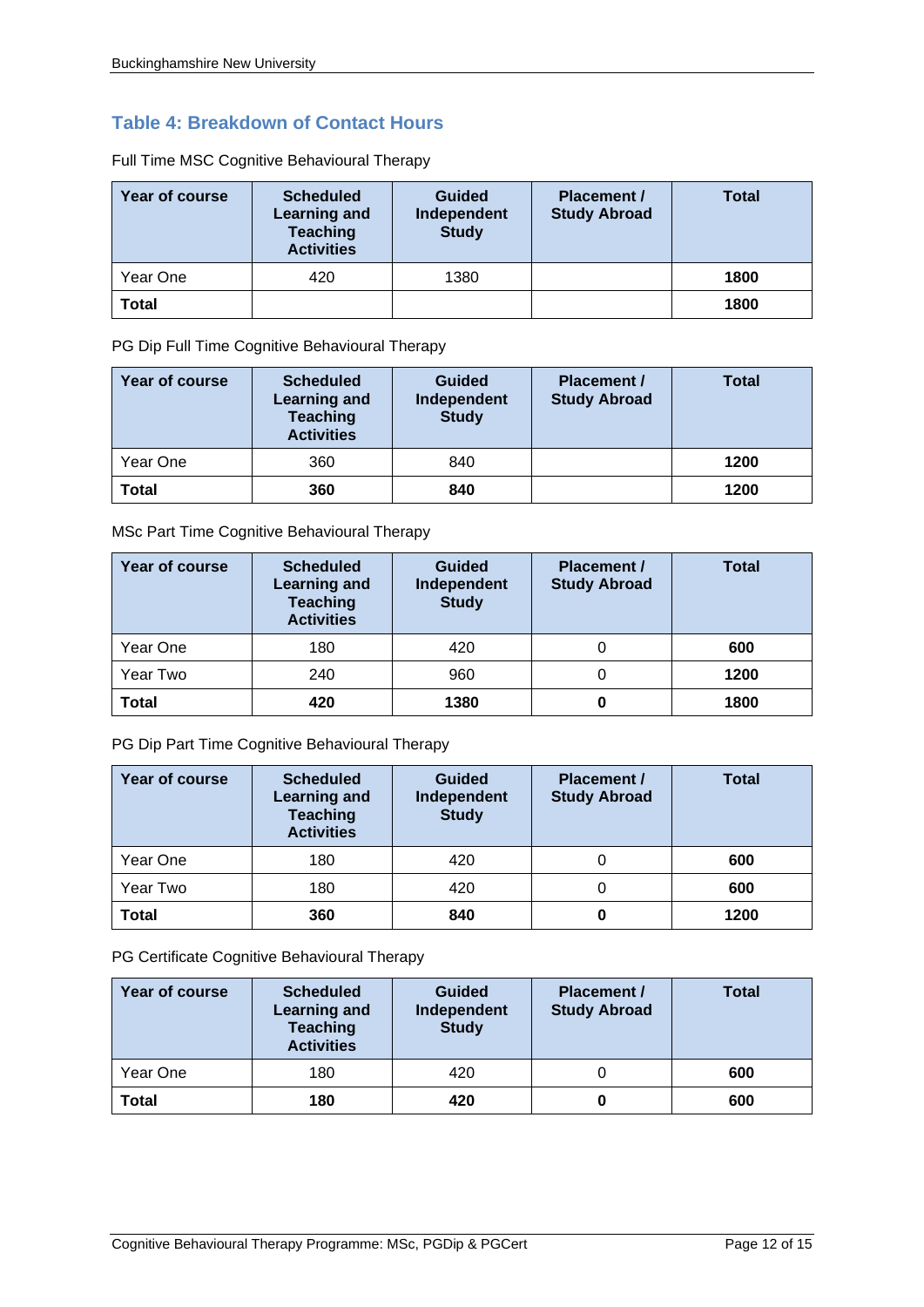## **SECTION E: ASSESSMENT REGULATIONS**

This programme conforms to the approved University procedures as detailed on the University website with the following exceptions:

- None of the assessments can be condoned; all elements must be passed to pass the course
- No modules to be condoned

From enrolment students will have five years in which to complete their client contact hours; this does not include time while suspended.

There is an 80% attendance criterion: This is to ensure that upon completion of the course students will have received 200 taught hours. This is a requirement of BABCP (the Accrediting body). Failure to complete the 80% attendance will result in failure of the 'missed' modules and therefore failure of the course. These modules will have to be repeated as an associate student which may incur a further charge.

© 2020 Buckinghamshire New University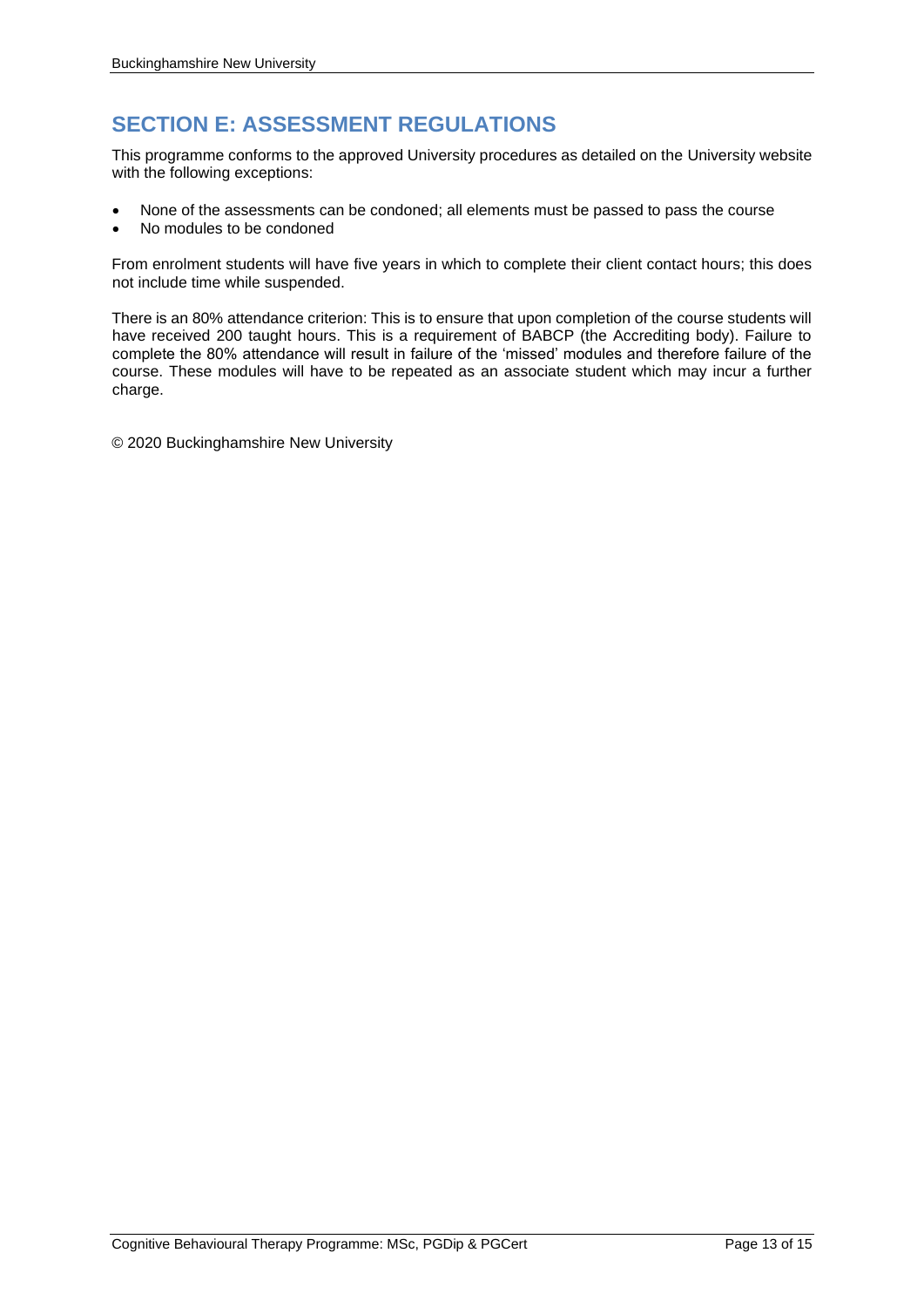## **APPENDIX 1: MAPPING TO THE UK QUALITY CODE OF HIGHER EDUCATION – CHAPTER B3**

#### **Chapter B3: Learning and Teaching (December 2011): Section 2 – Work-based and placement learning**

| <b>Indicator</b> | <b>Indicator Explanation</b>                                                                                                                                                                                                                                                                                                           | <b>Course Response</b>                                                                                                                                                                                                                                                                                                                                                                                                                                                                             |
|------------------|----------------------------------------------------------------------------------------------------------------------------------------------------------------------------------------------------------------------------------------------------------------------------------------------------------------------------------------|----------------------------------------------------------------------------------------------------------------------------------------------------------------------------------------------------------------------------------------------------------------------------------------------------------------------------------------------------------------------------------------------------------------------------------------------------------------------------------------------------|
|                  | Where work-based or placement learning is part of a programme of<br>study, awarding institutions ensure that its learning outcomes are:<br>clearly identified<br>contribute to the overall and coherent aims of their programme<br>assessed appropriately.                                                                             | The assessment for Placement learning is clearly reported in PS749<br>PS750 and the Placement Handbook<br>It is integral to the aims of the programme to train students in CBT and<br>assessed appropriately by both the University course team and the<br>Placement Provider in line with BABCP criteria All students will be<br>required to secure a placement prior to the start of the course and to<br>maintain this for the duration of the course.                                          |
| 2                | Awarding institutions are responsible for the academic standards of their<br>awards and the quality of provision leading to them, and have in place<br>policies and procedures to ensure that their responsibilities, and those<br>of their partners involved in work-based and placement learning, are<br>clearly identified and met. | Placement providers are informed of the requirements of the<br>Programme: These are that the student will need to see clients on a<br>one to one basis for face to face CBT to be engaged in and that the<br>student will need ongoing supervision. To maintain University<br>standards students client work is monitored by the course team via<br>case presentations in PS749 & PS750 and by listening to client<br>recordings as part of the assessment for PS715 PS716 PS719 &<br><b>PS720</b> |
| 3                | Awarding institutions ensure that all partners providing work-based and<br>placement learning opportunities are fully aware of their related and<br>specific responsibilities, and that the learning opportunities provided by<br>them are appropriate.                                                                                | All Placements have to be approved by the Programme Leader before<br>they can be embarked upon.<br>All placement providers have access to the Placement Handbook that<br>set out what the expectations are of the student<br>Placement visits are made by the Programme Leader                                                                                                                                                                                                                     |
|                  | Awarding institutions inform students of their specific responsibilities and<br>entitlements relating to their work-based and placement learning.                                                                                                                                                                                      | Students are informed of the expectations at the interview stage and<br>these are clearly defined in the Student Handbook and the Placement<br>Handbook                                                                                                                                                                                                                                                                                                                                            |
| 5                | Awarding institutions provide students with appropriate and timely<br>information, support and guidance prior to, throughout and following<br>their work-based and placement learning.                                                                                                                                                 | The expectations of the course and the placement requirements are<br>explained at interview. Continuous support is available to our students.<br>Due to the nature of the work we can be contacted if required outside<br>of 'office hours'.                                                                                                                                                                                                                                                       |